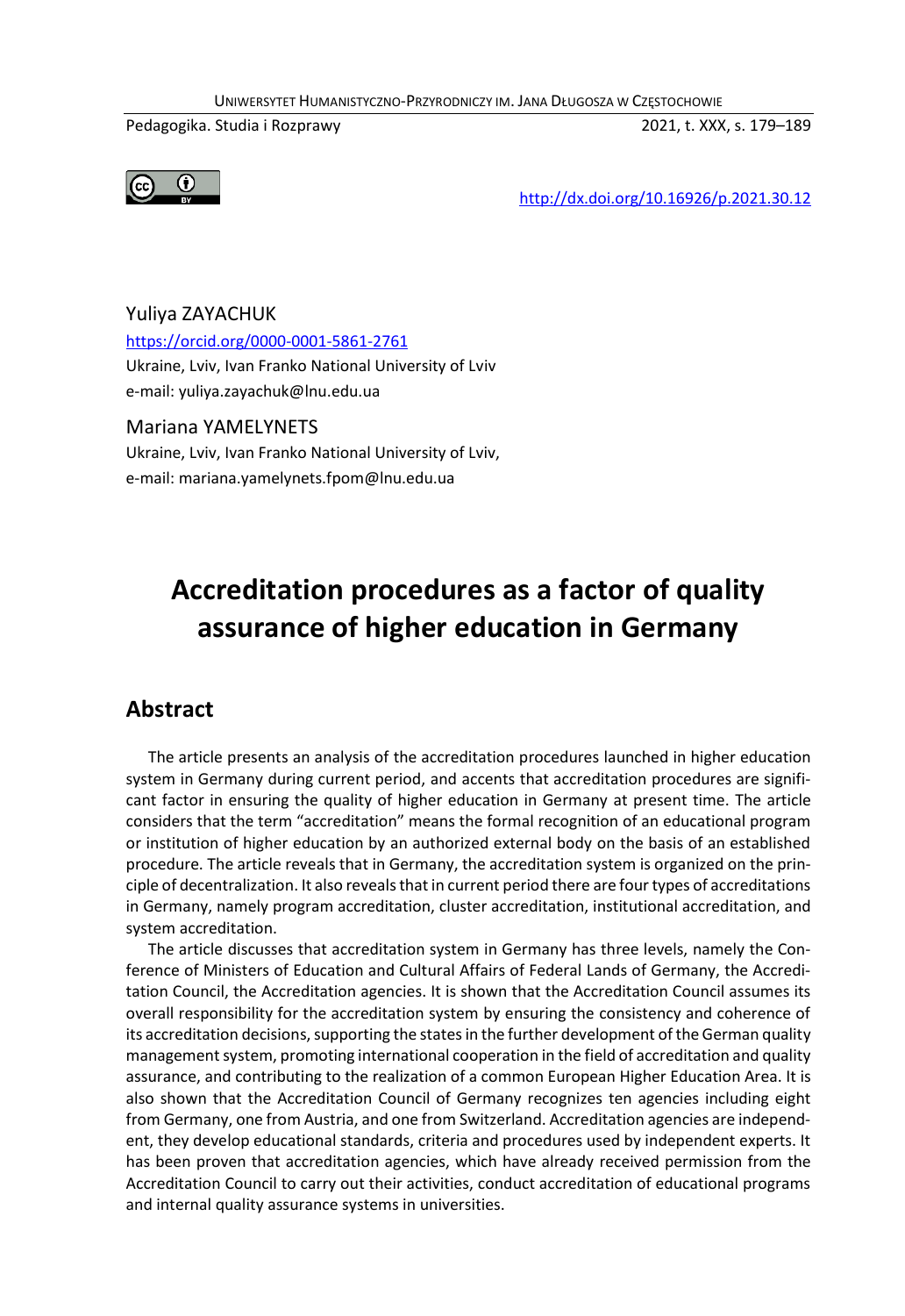Special emphasis in the article is done on the analysis of accreditation agencies registered in Germany, namely ACQUIN, AHPGS, AKAST, AQAS, ASIIN, EVALAG, FIBAA, ZEvA. The article highlights that the main purpose of quality assurance agencies is to help to create high-quality educational programs in various fields, rather than meticulous bureaucratic procedures as well as that accreditation itself is less controlling in nature, and more focused on development of entire university.

**Key words:** accreditation procedures, accreditation council, accreditation agency, program accreditation, institutional accreditation, higher education system in Germany.

Global higher education is undergoing radical changes in current conditions of international integration and the rapid development of information technology. Due to this, the processes of modernization of higher education require improving the quality of educational services. Quality assessment system of German higher education institutions was formed within the framework of Bologna when a system of accreditation and quality assurance was introduced. Ensuring the quality of higher education in Germany is one of the fastest growing areas, and accreditation as part of it, plays a significant role in improvement of quality assurance measures at both the institutional and national levels.

Issue of current accreditation activities of the system of higher education within European Higher Education Area investigate B. Kehm<sup>1</sup>, M. Fortes<sup>2</sup>, N. Ponomarenko<sup>3</sup>, M. Pevzner<sup>4</sup>, M. Mykhailichenko<sup>5</sup>, N. Vasylkova<sup>6</sup>, and others.

The *aim of this article* is to analyze the accreditation procedures launched in higher education system in Germany during current period which serves as a factor of its quality assurance.

The *term "accreditation"* means the formal recognition of a particular educational program or institution of higher education by an authorized external body on the basis of an established procedure. Accreditation states the fact of compliance with the minimum standards and requirements at the moment.

Let's highlight the main goals of accreditation: (i) to give to higher education institutions or educational programs a certain status; (ii) to reflect the recognition of assigned degrees by third parties.

<sup>&</sup>lt;sup>1</sup> B. Kehm, *Germany. The Quest for World-Class Universities*, "International Higher Education" 2015, March, p. 18–20.

<sup>2</sup> M. Fortes, B Kehm, T. Mayekiso, *Evaluation and Quality Management in Europe, Mexico, and South Africa*, in: *Globalization and Its Impacts on the Quality of PhD Educatio*n, eds. M. Nerad, B. Evans, Rotterdam 2014, p. 81–109.

<sup>3</sup> N. Ponomarenko, *Expert activity in higher education in Germany*, "Continuing professional education: theory and practice" 2015, № 4 (45), p. 60–63 [in Ukrainian].

<sup>4</sup> *Management and organizational development of higher education* ed. M.N. Pevzner, Dnepropetrovsk 2012, 528 p. [in Russian].

<sup>5</sup> M. Mykhailichenko, L. Makodzei, *Expert activity in higher education: approaches and criteria*, "Humanitarian Bulletin" 2014, № 34, p. 269–280 [in Ukrainian].

<sup>6</sup> N. Vasylkova, *Accreditation system in higher education in Germany*. [Electronic resource]. – Access mode: https://core.ac.uk/download/pdf/43282137.pdf [in Ukrainian].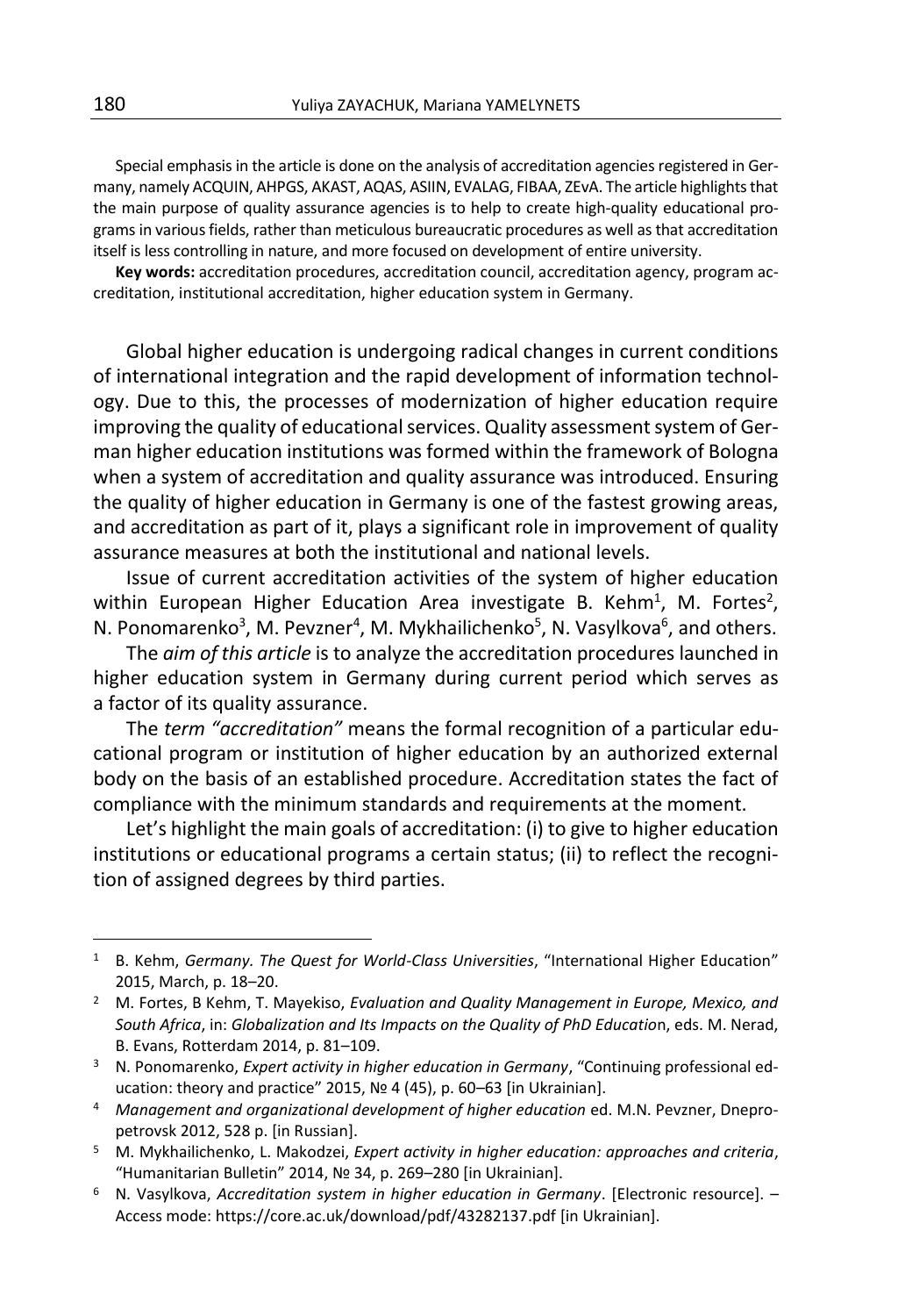In Germany, the accreditation system was formed over many years, and the process of its formation was completed only in 2008. It is organized on the principle of decentralization and includes the following types of accreditations:

- 1) accreditation of educational programs;
- 2) institutional accreditation (accreditation of internal quality systems).

Besides, in Germany there are four types of accreditations: program accreditation, cluster accreditation, institutional accreditation, and system accreditation<sup>7</sup>.

*Program accreditation* is an individual examination of a separate course / educational program implemented by higher education institution, including program planning, teaching qualifications, equipment, compliance with labor market conditions, gender issues, etc. The main areas for program evaluation are goals and objectives, concept, implementation of the program and improving the quality of its implementation.

Since 2005, in addition to program accreditation, *cluster accreditation* has been implemented in German higher education institutions, when more than two educational programs undergo the accreditation procedure at the same time. Of course, this is the accreditation of programs of the same profile and programs that belong to the same area. It is due to the reduction of costs for this procedure and the optimization of all processes.

*Institutional accreditation* is an accreditation of a higher education institution in general, when the objects of expertise are its mission, goals, and objectives; process planning and efficiency; leadership and management; educational programs; teaching efficiency; students; financial, logistical, library and information resources.

The object of *system accreditation* is the internal system of quality assurance of a higher education institution.

The accreditation procedures assess the availability of positions in a higher education institution that provide, control, and improve the quality of educational programs of this institution. These positions include organization and coordination of the educational process, student support service (technical and professional issues), reporting system and data collection, management responsibility, the availability of a documented system in a higher education institution, the implementation of joint degree programs.

There are *three-level accreditation system* in Germany<sup>8</sup>:

1. *German Rectors' Conference* and the *Conference of Ministers of Education and Cultural Affairs of Federal Lands of Germany* makes major decisions concerning requirements for the structure of the education system for all the lands of Germany.

N. Ponomarenko, op. cit., p. 60–63.

<sup>8</sup> N. Vasylkova, op. cit.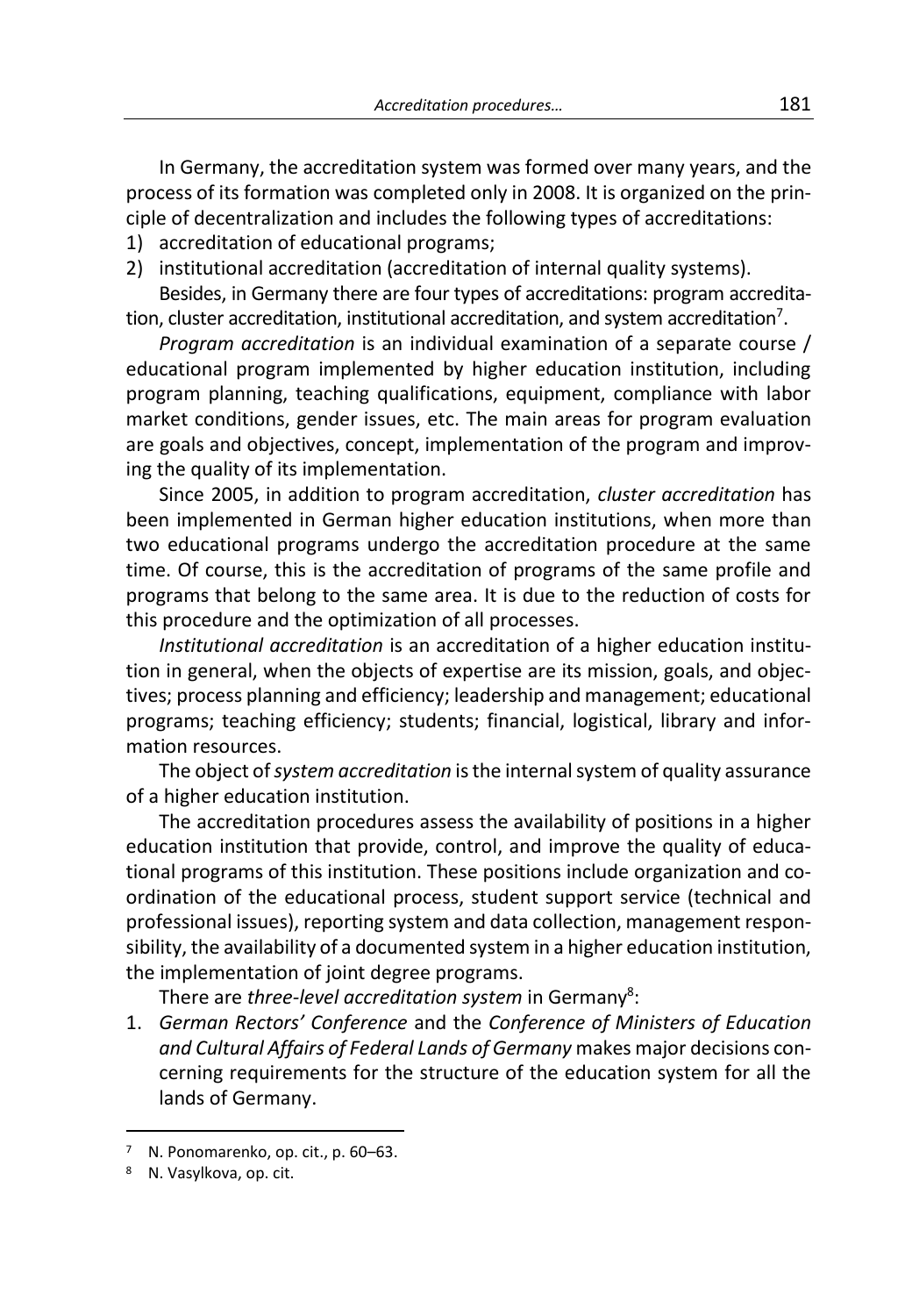2. The *Accreditation Council<sup>9</sup>,* established in 1999, coordinates the procedures of quality assurance system through the certification of accreditation agencies, as well as the definition of requirements for the structure and further development of the quality assurance system. In legal form it is the Public Law Foundation. The Accreditation Council was given the task of deciding on the accreditation of study programmes (programme accreditation) and the accreditation of quality management systems (system accreditation) based on experts' reports. The Accreditation Council assumes its overall responsibility for the accreditation system by ensuring the consistency and coherence of its accreditation decisions, supporting the states in the further development of the German quality management system, promoting international cooperation in the field of accreditation and quality assurance, and thus contributing to the realization of a common European Higher Education Area.

The German Accreditation Council is committed to academic freedom and autonomy of higher education institutions and sees the primary responsibility for the quality of teaching and learning at higher education institutions. It understands accreditation as a regular, external quality assurance process, which is carried out as a scientifically guided procedure with peer review and the participation of the relevant stakeholders.

The Accreditation Council is responsible for the following aspects: (i) definition of criteria, process, and rules of decision-making (for authorization of accreditation agencies); (ii) definition of criteria, process, and rules of decisionmaking (for accreditation of educational programs); (iii) definition of criteria, process, and rules of decision-making (for accreditation of internal quality systems); (iv) summary of common and specific accreditation requirements for different German lands; (v) formulation of agreements governing the rights and obligations of the Accreditation Council and independent accreditation agencies.

3. *Accreditation agencies* conduct accreditation and develop their own instructions, approaches and criteria catalogs based on the decisions of the Conference of Ministers of Education and Cultural Affairs of Federal Lands of Germany and the Accreditation Council. The Accreditation Council of Germany recognizes ten agencies including 8 from Germany, 1 from Austria, and 1 from Switzerland. Accreditation agencies are independent, they develop educational standards, criteria and procedures used by independent experts. Accreditation agencies, which have already received permission from the Accreditation Council to carry out their activities, conduct accreditation of educational programs and internal quality assurance systems in universities.

 $\overline{a}$ 

<sup>9</sup> German Accreditation Council [Electronic resource]. – Access mode: https://www.akkreditierungsrat.de/en/welcome-german-accreditation-council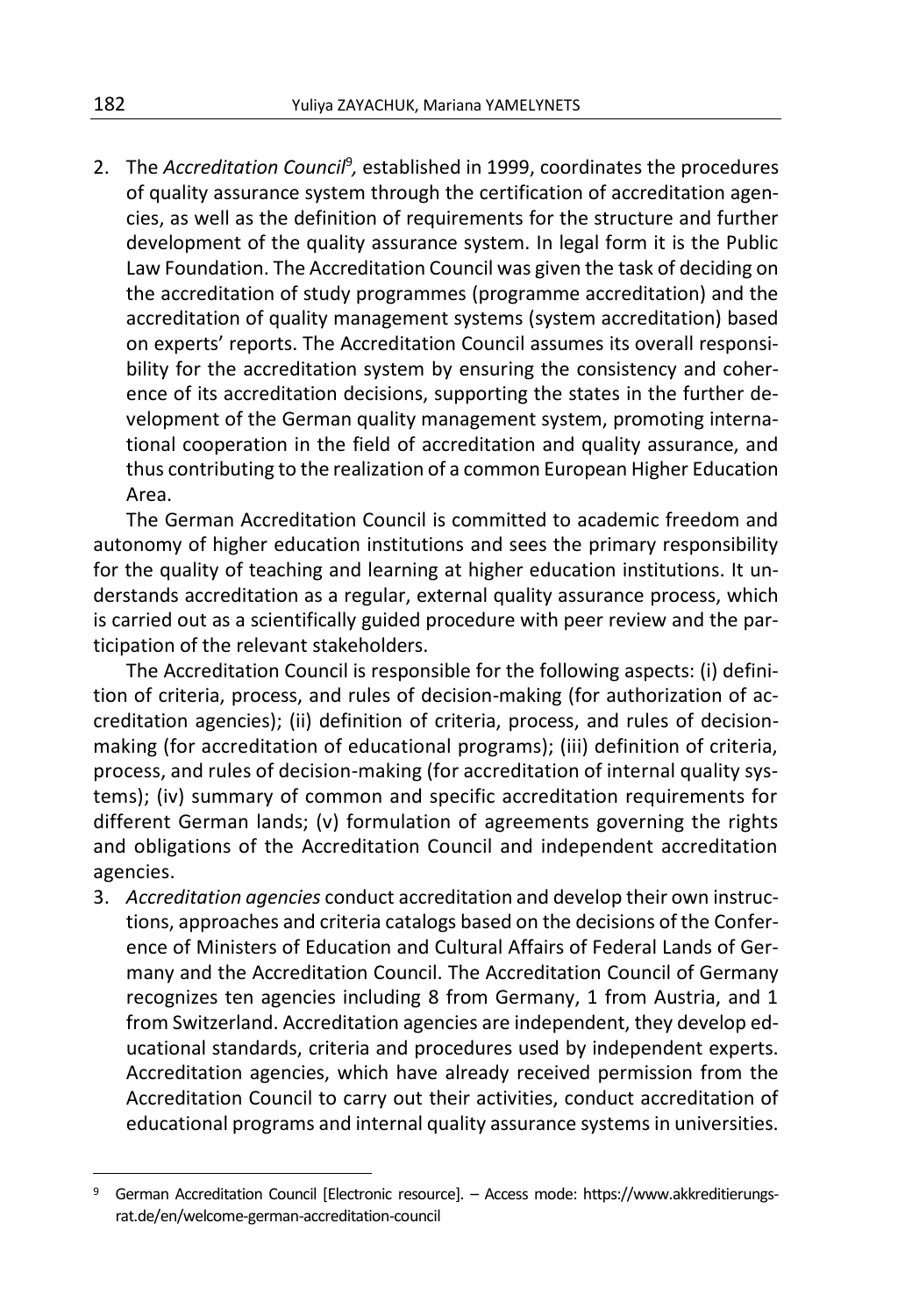There are 8 accreditation agencies registered in Germany. These are ACQUIN, AHPGS, AKAST, AQAS, ASIIN, EVALAG, FIBAA, ZEvA<sup>10</sup>. Some of them are specialized, they accredit programs of only one profile, such as engineering or medical. Others are regional, they can accredit any announced programs. Accreditation procedures used by German accreditation agencies are fully in line with European standards.

The activities of accreditation agencies in Germany are regulated by national documents: recommendations developed by a group of ministers in education and land culture (regional education authorities); criteria established by the Accreditation Council.

We will consider the features and aspects of the activities of accreditation agencies in Germany.

ACQUIN – the *Accreditation, Certification and Quality Assurance Institute* – is a registered association with recognized non-profit status. Its members include more than 150 higher education institutions in Germany and abroad. ACQUIN's goal is to carry out nationwide and cross-university accreditations of bachelor's and master's degree programmes in all disciplines to ensure a high quality of degree programmes, to create market transparency, to increase the attractiveness of HEIs for foreign students and to contribute to ensure the comparability of the quality of higher education qualifications.

ACQUIN was founded in 2001 and accredited by resolution of the Accreditation Council. In accordance with the mission statement of ACQUIN, the promotion and further development of quality assurance at higher education institutions is not seen as a nationally limited task, but as a global project. In line with the idea of Bologna, ACQUIN contributes to the implementation of quality assurance in the European Higher Education Area and other world regions.

ACQUIN engaged in international institutional accreditation, international programme accreditation, and international certification procedure. ACQUIN is free from state influence and independent in the spirit of academic standards and traditions. ACQUIN's accreditation procedures comply with the "Standards and Guidelines for Quality Assurance in the European Higher Education Area"<sup>11</sup>.

AHPGS – *Accreditation Agency in Health and Social Sciences* – is the accreditation agency in the field of health and social affairs. It promotes the quality and transparency of universities and their study programs through accreditation procedures in Germany and abroad. AHPGS is accredited by the German Accreditation Council. In 2016, the Swiss Accreditation Council authorized AHPGS to conduct procedures of programme accreditation and institutional accreditation in Switzerland according to Swiss law ("Higher Education Act, HEdA"). Since

 $10$  Ibid.

<sup>11</sup> ACQUIN. The Accreditation, Certification and Quality Assurance Institute [Electronic resource]. – Access mode: https://www.acquin.org/en/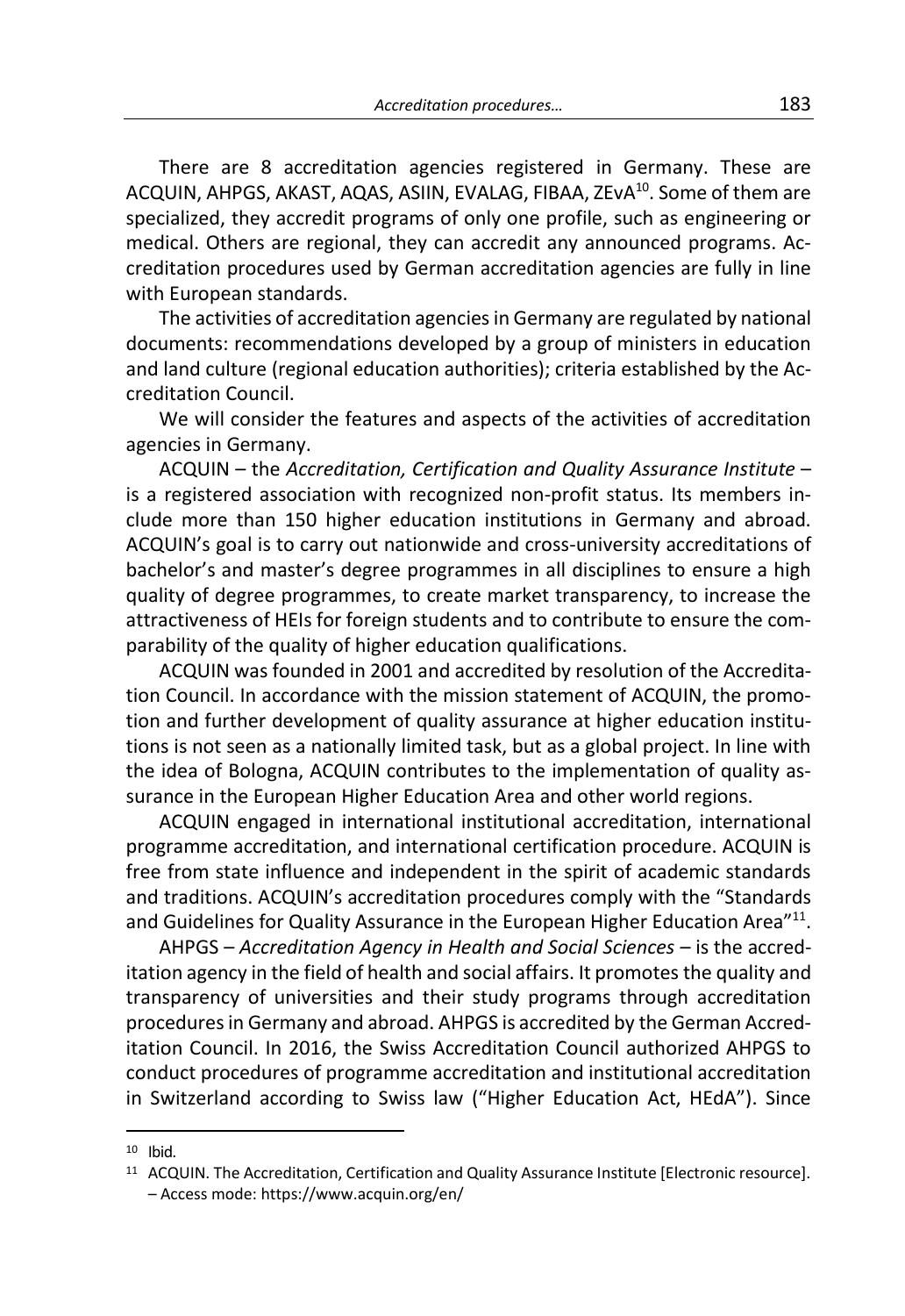2015, AHPGS has been entitled to carry out audits at universities and colleges in Austria in accordance with § 22 (2) of the Austrian Quality Assurance Act.

It is an interdisciplinary and multi-professional organization whose main task is to provide bachelor's and master's degrees (program accreditation) and the internal control and quality assurance systems (system accreditation) at universities, technical colleges, and accredit universities of music and dual universities. The AHPGS works across all university types and subjects with special competencies in the field of health and social sciences $^{12}$ .

AKAST – *Agency for Quality Assurance and Accreditation of Canonical Programmes of Studies* in Germany – operates primarily conduct of peer-review procedures of canonical study programmes. AKAST was first accredited as an accreditation agency in 2008 and entitled to accredit canonical study programmes and to award them the quality seal of the Accreditation Council. The agency dedicates subject specific promotion of university didactic and information exchange about current developments in the field of higher education. The freedom to develop a profile in research and teaching is of fundamental importance for the work of AKAST. The agency engaged in programme accreditation and institutional evaluation. The Accreditation Council authorizes AKAST in Germany until 31 December 2023. AKAST works with the Accreditation Council on the one hand and the Holy See on the other hand $^{13}$ .

AQAS – *Agency for Quality Assurance through Accreditation of Study Programmes* – is an agency for quality assurance in the higher education area. AQAS is accredited by the German Accreditation Council and authorized to award its seal to German study programmes and institutions. The agency carries out accreditation procedures for program accreditation in all disciplines provided by higher education institutions and for system accreditation. AQAS has wide experience in the accreditation of joint and double degree programmes.

AQAS attaches particular importance to supporting and accompanying the universities in all procedural steps. Before signing a contract, the agency offers a free, non-binding initial consultation in its Cologne office. The agency agrees with the universities on a proposal for the professional profile of the expert group and prepare the experts for the on-site visit. In the run-up to the on-site visit, the agency sends preliminary reports from the experts so that the university can prepare for the discussion during the on-site visit. Each AQAS inspection ends with feedback from the expert group. Based on this summary of the results, the agency gives the opportunity to eliminate any deficiencies identified in the assessment process.

 $\overline{a}$ 

<sup>12</sup> AHPGS. Accreditation Agency in Health and Social Sciences [Electronic resource]. – Access mode: https://ahpgs.de/

<sup>&</sup>lt;sup>13</sup> AKAST. Agency for Quality Assurance and Accreditation of Canonical Programmes of Studies in Germany. [Electronic resource]. – Access mode: https://www.akast.info/?lang=en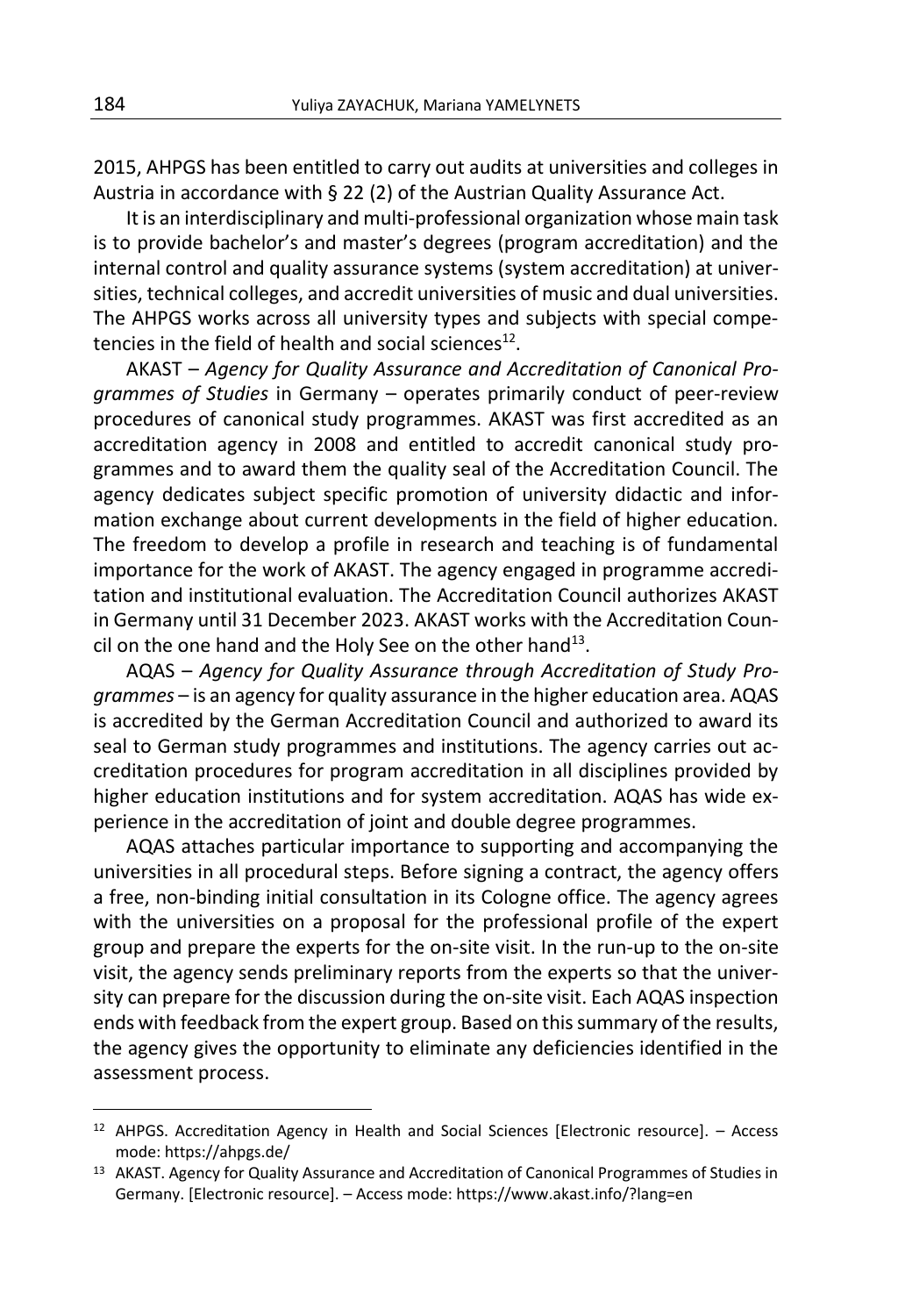AQAS is a non-profit association founded by universities in Germany in 2002, which is approved in Germany and in Europe to carry out external assessment procedures for universities. Members of the association are currently 92 national and international universities and technical colleges $^{14}$ .

ASIIN – *the Accreditation Agency for Study Programmes in Engineering, Informatics, Natural Sciences and Mathematics* – is a non-profit association founded in July 1999. Since then, it has provided expert support to German and international universities in the implementation of accreditation procedures on the programme and institutional level. It is a leader nationally and internationally in the accreditation of programmes in engineering, the natural sciences, mathematics, computer sciences as well as in medicine and economics. ASIIN is funded solely through membership fees and accreditation fees. ASIIN is authorized to award European quality labels in engineering, informatics, and chemistry.

While in the field of programme accreditation, ASIIN is specialized in reviewing degree programmes in engineering, informatics, mathematics, and the natural sciences, at the institutional level it undertakes reviews of quality management systems at higher education institutions.

ASIIN is supported by an alliance encompassing universities, faculty associations, technical and scientific societies, professional organizations, and business associations that are jointly committed to quality development in higher education. The ASIIN Industry Advisory Board supports the formulation of the requirements of professional practice for a modern university education. Within ASIIN, universities and the business communities work together on an equal footing to develop internationally recognized quality standards. The agency makes a decisive contribution to ensuring high educational standards and market transparency, while facilitating academic and professional mobility both nationally and internationally<sup>15</sup>.

EVALAG – *Evaluation Agency Baden-Württemberg* – was founded in 2000 as a foundation under the terms of Public Law, a non-governmental body which is partly funded by the Ministry of Science, Research and the Arts of Baden-Württemberg. In its activities, EVALAG is independent from government as well as from higher education institutions. The organs of the foundation are the international foundation council, the seat of the office is Mannheim.

EVALAG is a center of excellence for quality assurance and enhancement. It supports higher education institutions and other scientific institutions with its broad range of external quality assurance procedures, workshops, and consulting services. It is accredited as an accreditation agency for programme and system accreditation in Germany.

-

<sup>14</sup> AQAS. Agency for Quality Assurance through Accreditation of Study Programmes. [Electronic resource]. – Access mode: https://www.aqas.de/

<sup>&</sup>lt;sup>15</sup> ASIIN. The Accreditation Agency for Study Programmes in Engineering, Informatics, Natural Sciences and Mathematics. [Electronic resource]. – Access mode: https://www.asiin.de/ en/about-asiin.html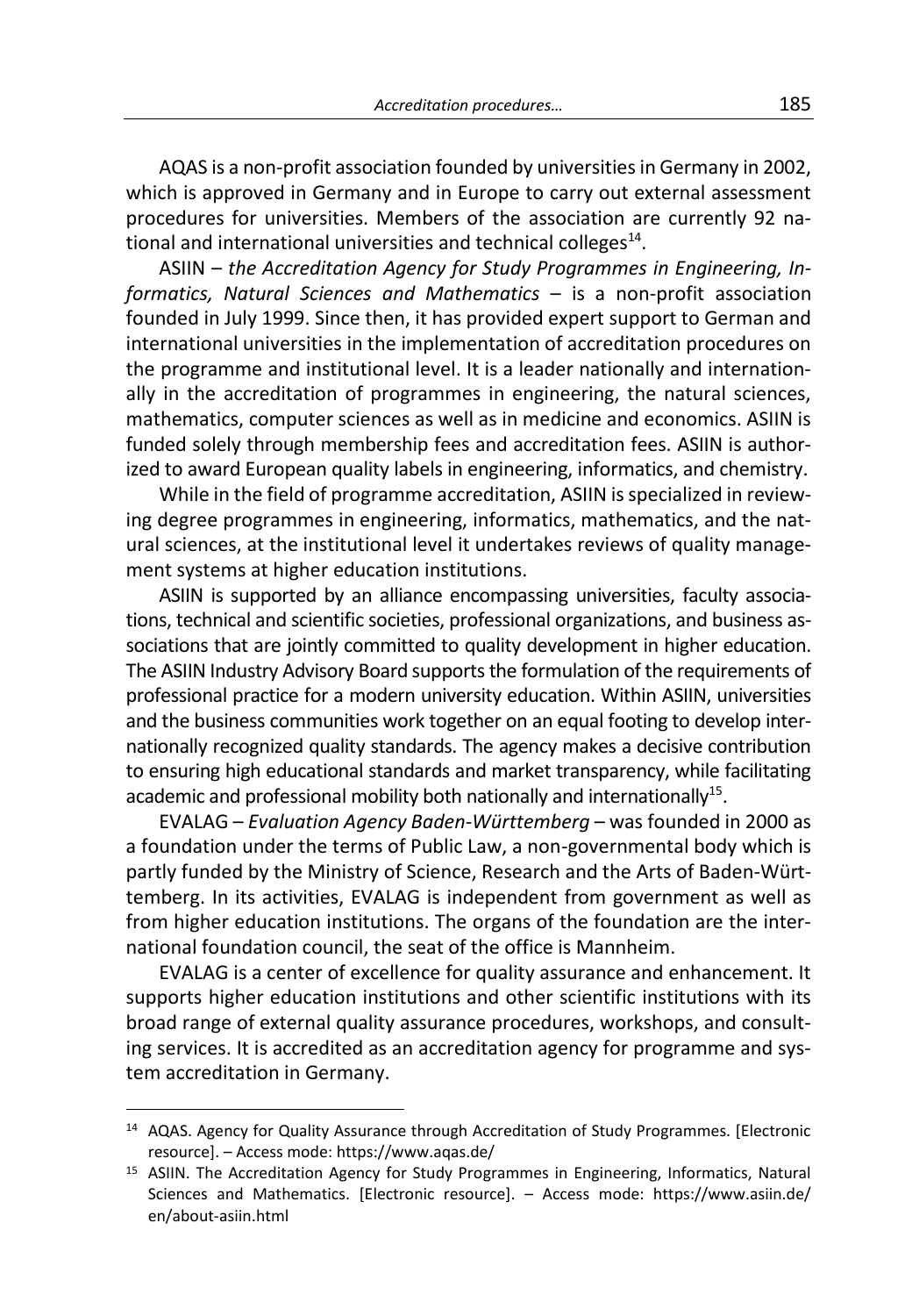In addition to its focus on Baden-Württemberg, EVALAG is active in all German federal states and internationally. The agency works according to internationally recognized standards<sup>16</sup>.

ZEvA – *Central Evaluation and Accreditation Agency* – has been active in the field of quality assurance in higher education since 1995. Evaluation and accreditation in teaching and learning, higher education governance and management are ZEvA's main fields of activity. In this context ZEvA has successfully cooperated with higher education institutions in Germany, Europe and beyond. Since 2000, ZEvA has accredited more than 3000 study programs at universities, universities of applied sciences and universities of cooperative education. The procedures for national accreditations applied by ZEvA are based on the regulations formulated by the German federal states and on the European Standards and Guidelines for Quality Assurance in the European Higher Education Area for international procedures. The agency is based in Hanover.

Transparency, reliable procedures, comprehensive professional support, and high competence in the evaluation of teaching, learning and quality assurance contribute to the high quality of ZEvA's evaluation procedures $^{17}$ .

FIBAA – *Foundation for International Business Administration Accreditation* –is a European accreditation agency (Germany, Austria, Switzerland, Netherlands). FIBAA is a member of the European Register for Quality Assurance in Higher Education (EQAR), recognized by the German Accreditation Council, the Federal Department of Economics, Education and Research of Switzeland (EAER), the Accreditation Organization of the Netherlands (NVAO), the Federal Ministry of Science and Research of Austria, the Council for Higher Education Accreditation (CHEA), USA and the Cabinet of Ministers of Ukraine<sup>18</sup>.

The purpose of FIBAA is to promote the quality and transparency in education and science by awarding quality certificates to educational programs and educational institutions in the areas of higher education and continued professional development. This accreditation organization is recognized in Europe and, furthermore, by the US Council for Higher Education Accreditation. Many wellknown universities in the world have FIBAA accreditation.

It accredits according to the standards of the German Accreditation Council. FIBAA awards its Quality Seal to higher education institutions and programmes of high quality worldwide. Excellent performances, especially those that demonstrate a strong strategy-based and international profile, receive the FIBAA Premium Seal. The agency promotes quality and transparency in academic educa-

 $\overline{a}$ 

<sup>16</sup> EVALAG. Evaluation Agency Baden-Württemberg. [Electronic resource]. – Access mode: https://www.evalag.de/en/agency/

<sup>17</sup> ZEvA. Central Evaluation and Accreditation Agency. [Electronic resource]. – Access mode: https://www.zeva.org/english-version

<sup>18</sup> International Accreditation. [Electronic resource]. – Access mode: https://www.concordia.edu.ua/global-projects/international-accreditation-gp/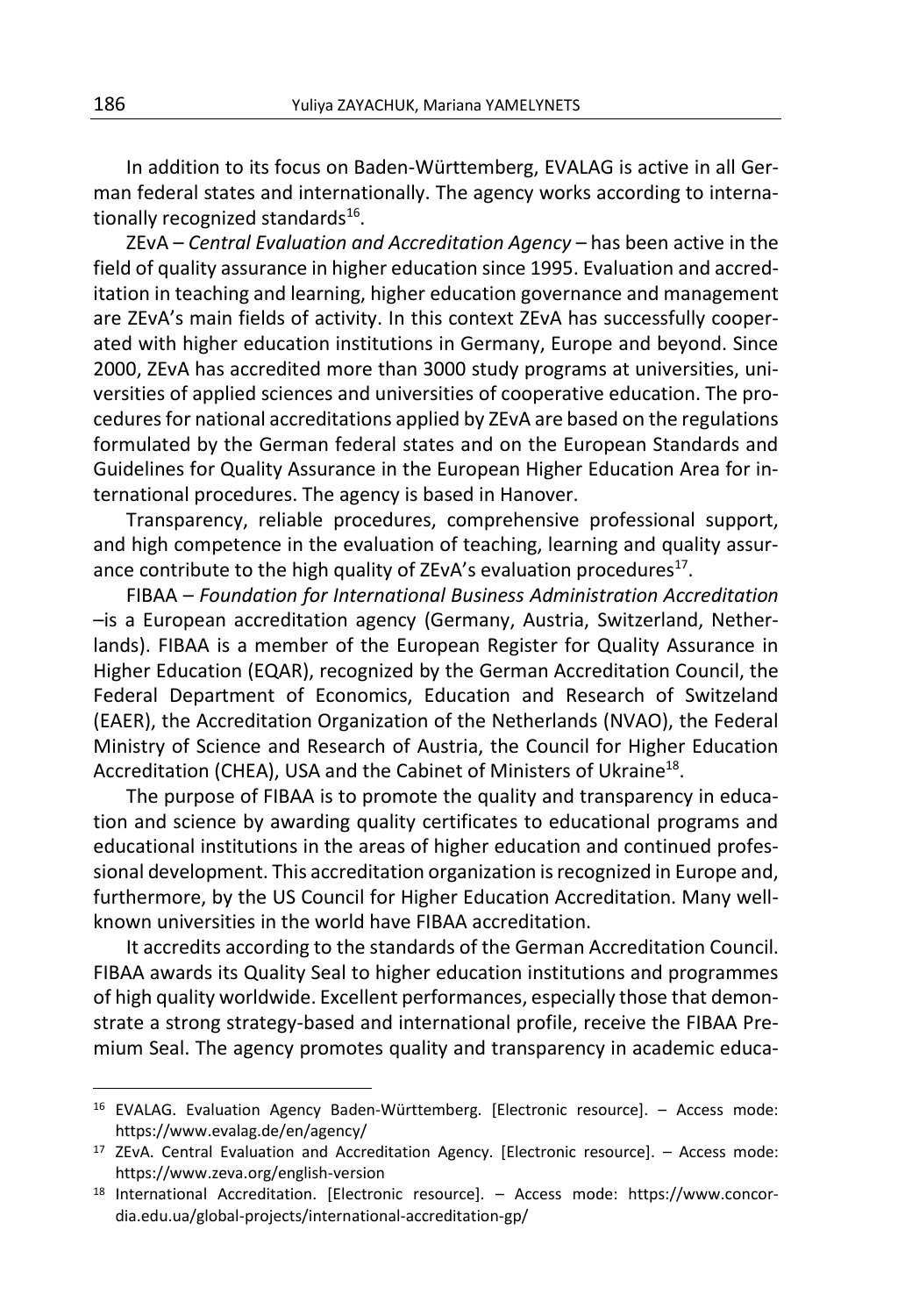tion by assessing Higher Education Institutions, Business Schools, study programmes and further study offers nationally and internationally. FIBAA's procedures on institutional level (system accreditation, institutional accreditation) are interdisciplinary; they are directed at all HEIs and other education providers $^{19}$ .

To conduct accreditation, a higher education institution may independently choose one of the ten competing accreditation agencies. To eliminate the threat of monopolization or restrict the free choice of agencies and to ensure high market transparency in terms of results and pricing, the Accreditation Council is obliged to ensure fair competition between agencies.

**Conclusions**. It is obvious that a significant factor in ensuring the quality of higher education in Germany is accreditation procedures. The term "accreditation" means the formal recognition of an educational program or institution of higher education by an authorized external body on the basis of an established procedure. In Germany there are four types of accreditations: program accreditation, cluster accreditation, institutional accreditation, and system accreditation. Accreditation system in Germany has three levels, i.e. the Conference of Ministers of Education and Cultural Affairs of Federal Lands of Germany, the Accreditation Council, the Accreditation agencies. There are 8 accreditation agencies registered in Germany, namely ACQUIN, AHPGS, AKAST, AQAS, ASIIN, EVALAG, FIBAA, ZEvA. Some of them are specialized. They accredit programs of only one profile. Others can accredit any programs.

The main idea of independent accreditation of educational programs is to assess their quality. This process is transparent and open. The main purpose of quality assurance agencies is to help to create high-quality educational programs in various fields, rather than meticulous bureaucratic procedures. Accreditation itself is less controlling in nature, and more focused on development of entire university.

### **References**

- Kehm B. Germany: *The Quest for World-Class Universities*, "International Higher Education" 2015, March, p. 18–20.
- Fortes M., Kehm B., Mayekiso T., *Evaluation and Quality Management in Europe, Mexico, and South Africa*, in: Globalization and Its Impacts on the Quality of PhD Education, eds. Nerad M., Evans B., Rotterdam: Sense Publishers 2014, p. 81–109; https://doi.org/10.1007/978-94-6209-569-4\_5.
- Ponomarenko N. *Expert activity in higher education in Germany*, "Continuing professional education: theory and practice" 2015, № 4 (45), p. 60–63. [in Ukrainian].

<sup>19</sup> FIBAA. [Electronic resource]. – Access mode: https://www.fibaa.org/en/fibaa/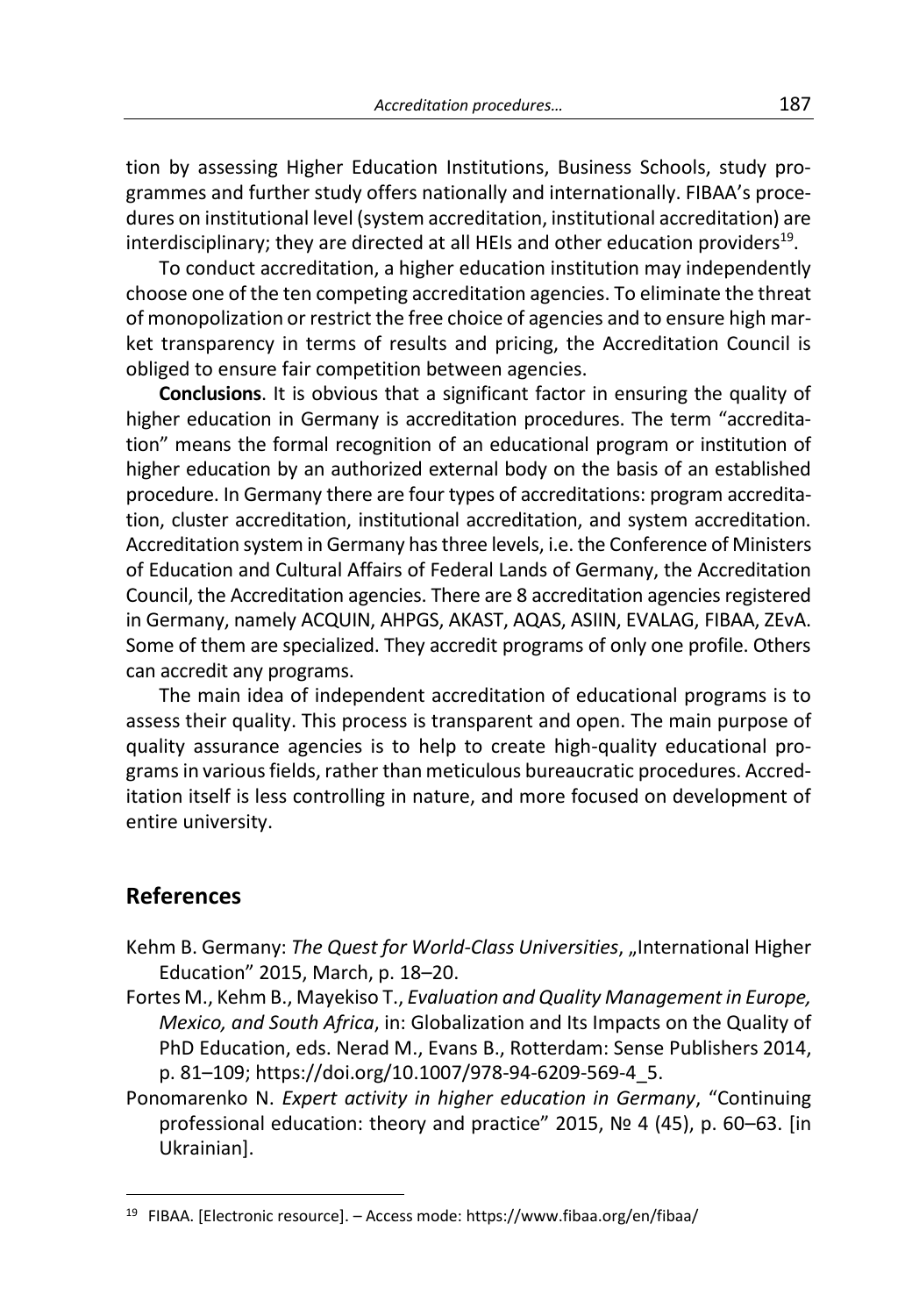- *Management and organizational development of higher education*, ed. M.N. Pevzner, Dnepropetrovsk 2012, 528 p. [in Russian].
- Mykhailichenko M., Makodzei L. *Expert activity in higher education: approaches and criteria*, "Humanitarian Bulletin" 2014, № 34, p. 269–280. [in Ukrainian].
- Vasylkova N. *Accreditation system in higher education in Germany*. [Electronic resource]. – Access mode: https://core.ac.uk/download/pdf/43282137.pdf [in Ukrainian].
- German Accreditation Council [Electronic resource]. Access mode: https://www.akkreditierungsrat.de/en/welcome-german-accreditationcouncil
- ACQUIN. The Accreditation, Certification and Quality Assurance Institute [Electronic resource]. – Access mode: https://www.acquin.org/en/
- AHPGS. Accreditation Agency in Health and Social Sciences [Electronic resource]. – Access mode: https://ahpgs.de/
- AKAST. Agency for Quality Assurance and Accreditation of Canonical Programmes of Studies in Germany. [Electronic resource]. – Access mode: https://www.akast.info/?lang=en
- AQAS. Agency for Quality Assurance through Accreditation of Study Programmes. [Electronic resource]. – Access mode: https://www.aqas.de/
- ASIIN. The Accreditation Agency for Study Programmes in Engineering, Informatics, Natural Sciences and Mathematics. [Electronic resource]. – Access mode: https://www.asiin.de/en/about-asiin.html
- Evalag. Evaluation Agency Baden-Württemberg. [Electronic resource]. Access mode: https://www.evalag.de/en/agency/
- ZEvA. Central Evaluation and Accreditation Agency. [Electronic resource]. Access mode: https://www.zeva.org/english-version
- International Accreditation. [Electronic resource]. Access mode: https://www.concordia.edu.ua/global-projects/international-accreditation-gp/
- FIBAA. [Electronic resource]. Access mode: https://www.fibaa.org/en/fibaa/

## **Procedury akredytacyjne jako czynnik zapewniający jakość szkolnictwa wyższego w Niemczech**

W artykule przedstawiono analizę procedur akredytacyjnych wprowadzonych ostatnio do systemu szkolnictwa wyższego w Niemczech, podkreślając, że procedury akredytacyjne są istotnym czynnikiem zapewniającym jego jakość. Termin "akredytacja" oznacza formalne uznanie programu edukacyjnego lub instytucji szkolnictwa wyższego przez uprawniony organ zewnętrzny na podstawie ustalonej procedury. W artykule wykazano, że w Niemczech system akredytacji jest zdecentralizowany. Wskazano również, że obecnie w Niemczech funkcjonują cztery rodzaje akredytacji: programowa, klastra, instytucjonalna i systemowa.